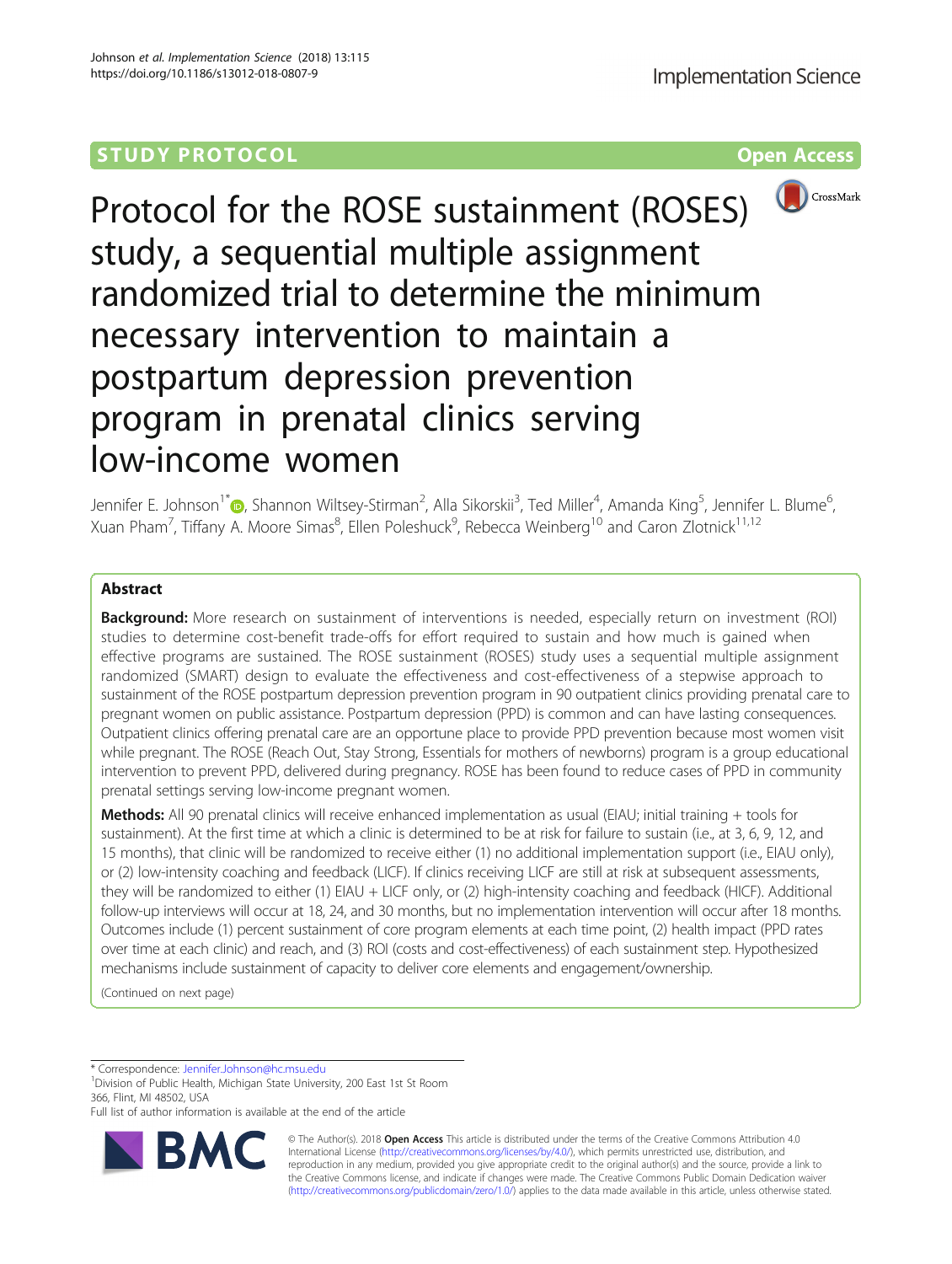#### <span id="page-1-0"></span>(Continued from previous page)

Discussion: This study is the first randomized trial evaluating the ROI of a stepped approach to sustainment, a critical unanswered question in implementation science. It will also advance knowledge of implementation mechanisms and clinical care for an at-risk population.

Trial registration: Clinicaltrials.gov, [NCT03267563](https://www.clinicaltrials.gov/ct2/show/NCT03267563?term=ROSE+Sustainment&rank=1). Registered June 14, 2018.

Keywords: Implementation, Sustainment, Cost-effectiveness, Postpartum depression, Prevention, Public assistance, Prenatal care

# Background

More research on sustainment of interventions is needed. A recent expert consensus report concluded that, "Little is known about how well or under what conditions health innovations are sustained and their gains maintained once they are put into practice" [[1](#page-9-0)]. This report placed high priority on conducting return on investment (ROI) studies to determine how much is gained when effective programs are sustained and cost-benefit trade-offs for effort required to sustain [[1](#page-9-0)]. Limited empirical information on methods and benefits of sustainment can result in (1) discontinuation despite significant investment in initial implementation, or in (2) policymakers being unsure about whether resources should be devoted to implementation and scale-up [[1\]](#page-9-0). The ROSE Sustainment (ROSES) Study evaluates the effectiveness and cost-effectiveness of a stepwise approach to sustainment of an evidence-based postpartum depression prevention program in 90 outpatient prenatal clinics serving women on public assistance.

# Clinical context

Postpartum depression (PPD) is a common and impactful public health problem, especially among low-income women. A meta-analysis derived an average prevalence rate of 13% for PPD within the first 12 weeks postpartum [\[2](#page-9-0)]. Untreated PPD can have severe and lasting consequences for mother and infant [\[3](#page-9-0)–[10\]](#page-10-0).

Low-income women have higher rates of PPD (up to 50%)  $[11-15]$  $[11-15]$  $[11-15]$  $[11-15]$  than do other income groups  $[16, 17]$  $[16, 17]$  $[16, 17]$  $[16, 17]$ , are less likely to receive treatment for their PPD [[18,](#page-10-0) [19](#page-10-0)], and have more severe consequences of untreated PPD on maternal caregiving and child development [\[7,](#page-10-0) [20](#page-10-0), [21\]](#page-10-0). Therefore, timely and effective interventions to reduce their PPD risk (i.e., to prevent PPD rather than treat a full blown episode) are critical. However, health professionals have remained focused on identifying and treating perinatal depression after its onset [\[22,](#page-10-0) [23](#page-10-0)], rather than preventing it. Outpatient clinics offering prenatal care are an opportune place to provide PPD prevention because most women visit while pregnant.

The ROSE (Reach Out, Stay Strong, Essentials for mothers of newborns) program is an evidence-based practice for reducing cases of PPD among low-income and racially and ethnically diverse women [[24\]](#page-10-0). Designed

to address the high risk of PPD among low-income women, ROSE is administered to pregnant women in small groups, at outpatient clinics providing prenatal care. ROSE teaches interpersonal psychotherapy (IPT)- based skills for improving communication and building social support, identified risk factors for PPD. [[2,](#page-9-0) [25](#page-10-0), [26](#page-10-0)] ROSE is presented as a course to minimize stigma and emphasize the program as an educational experience. ROSE consists of four 90-min group sessions and a post-delivery 50-min individual booster session, with easy to read handouts and homework for each session. Two fully-powered randomized trials [\[27,](#page-10-0) [28](#page-10-0)] and a randomized pilot trial [\[29](#page-10-0)] support its effectiveness in reducing cases of PPD among low-income women in the first 3–6 months following childbirth (Table 1).

ROSE is flexible, easy to implement, and can be delivered by individuals already working in prenatal clinics. The ROSE manual is highly scripted. Nurses or medical assistants can deliver ROSE. ROSE overcomes barriers to attendance for low-income women by coordinating sessions with women's prenatal clinic appointments and having a flexible delivery structure (see Table [2\)](#page-2-0).

Table 1 Randomized trials examining the effectiveness of ROSE in preventing PPD

| Population                                                         | Sample<br>size | % with<br>PPD: ROSE                              | % with PPD:<br>usual care                       | Time<br>post-partum |  |  |
|--------------------------------------------------------------------|----------------|--------------------------------------------------|-------------------------------------------------|---------------------|--|--|
| Pregnant women<br>on public<br>assistance [29]                     | 37             | $0\%*$                                           | 33%                                             | 12 weeks            |  |  |
| Women on public<br>assistance at risk<br>for PPD [27] <sup>a</sup> | 99             | $4\%*$                                           | 20%                                             | 3 months            |  |  |
| Pregnant women<br>on public<br>assistance at PPD<br>risk [28]      | 205            | $16\%$ *                                         | 31%                                             | 6 months            |  |  |
| Pregnant<br>adolescents [39]                                       | 106            | 12.5%                                            | $25%^{b}$                                       | 6 months            |  |  |
| African-American<br>women at risk for<br>PPD [40] <sup>d</sup>     | 36             | Depressive<br>symptoms<br>decreased<br>over time | No change in 3 months<br>depressive<br>symptoms |                     |  |  |

 $*p$  < .05 between conditions

<sup>a</sup>Per Cooper Survey Questionnaire [\[76](#page-11-0)]

Dose-matched control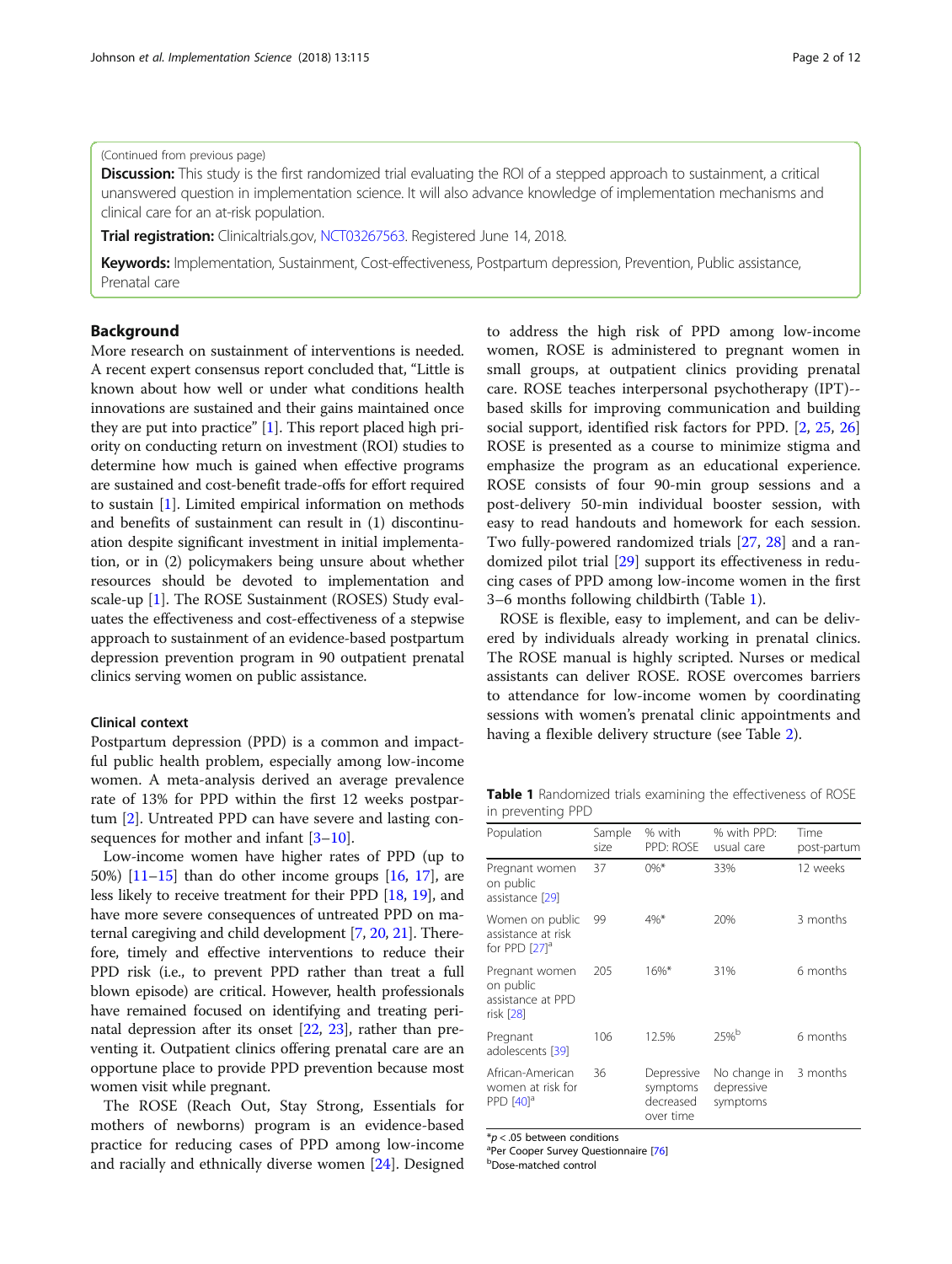<span id="page-2-0"></span>

|  |  |  |  |  |  | Table 2 Example ROSE core elements and adaptable periphery |  |
|--|--|--|--|--|--|------------------------------------------------------------|--|
|--|--|--|--|--|--|------------------------------------------------------------|--|

| Examples of ROSE core elements                                                                                                                                        | Adaptable periphery                                                                            |
|-----------------------------------------------------------------------------------------------------------------------------------------------------------------------|------------------------------------------------------------------------------------------------|
| Psychoeducation on:<br>$\cdot$ PPD<br>• Managing stress in<br>transition to motherhood<br>• Social support as a buffer against PPD                                    | Group vs.<br>individual<br>Office vs. home<br>visit<br>Time during pregnancy                   |
| • Relevant postpartum resources<br>Teaching:                                                                                                                          | Order of sessions<br>Open enrollment of group                                                  |
| • Communication skills via role plays<br>• Stress management skills<br>• Building and enhancing social skills<br>Review/reinforcement of skills at postpartum session | Missed sessions can be made up<br>Sessions can be split into shorter pieces or lumped together |

# Implementation and sustainment framework and rationale Conceptual framework guiding choice of assessments

According to reviews [[30](#page-10-0)–[32](#page-10-0)], a program is sustained where there is a continuation of its core elements at sufficient fidelity, continuation of intended health benefits (i.e., prevention of PPD), and adequate capacity for continuation of core elements is maintained. Capacity is "the extent to which a community has local access to the knowledge, skills, and resources needed to conduct the program effectively" [[32](#page-10-0)]. This definition of sustainment and the RE-AIM framework (reach, effectiveness, adoption, implementation, and maintenance) [\[33\]](#page-10-0) provide the conceptual framework guiding assessments for this study. Study outcomes include reach (number of patients receiving and completing ROSE), effectiveness (PPD rates over time), and adoption (time from initial training to offering program). Implementation consistency (i.e., fidelity to core program elements) over time is a primary outcome; implementation costs and processes (e.g., adaptations, barriers) are secondary outcomes. Our other primary outcome is maintenance (months ROSE is provided with adequate fidelity). One hypothesized mechanism (clinical and organizational capacity) is also derived from our definition of sustainment. The other hypothesized mechanism (engagement/ownership) was proposed by Shediac-Rizkallah and Bone to be an important facilitator of sustained capacity (they suggest that participation ➔ownership ➔ sustained capacity ➔sustained program) [\[32\]](#page-10-0). The need for research determining the ROI of sustainment comes from an expert consensus research agenda on sustainment [\[34\]](#page-10-0). The need for an examination of processes and our chosen predictors (organizational and policy contexts) are clearly articulated by all these authors [[30](#page-10-0), [32](#page-10-0), [34](#page-10-0)].

# Implementation interventions being tested in current study and rationale

Choice of implementation interventions for the ROSE Sustainment (ROSES) Study is based on the replicating effective programs (REP) framework [\[35](#page-10-0)]. For implementing ROSE in prenatal clinics, all the implementation pre-conditions of REP have been met. We have identified a high-burden condition (PPD), identified an effective intervention that fits prenatal clinics (ROSE), and packaged the intervention (i.e., it has already been packaged for, tested with, and found feasible, acceptable, and effective using prenatal clinic nurse health educators as interventionists [[27](#page-10-0)–[29](#page-10-0)]).

Implementation and sustainment interventions used in the current study are guided by the next three REP phases. Enhanced implementation as usual (EIAU; initial training + tools for sustainment) will consist of the pre-implementation steps shown in the framework (see Fig. 1). Initial training will include an explanation of the core elements, discussion about how delivery can (and should not) be customized (see Table 2), logistics planning, and staff training (including training of clinical staff and work with office staff to clarify billing, scheduling, and staffing). The two experimental



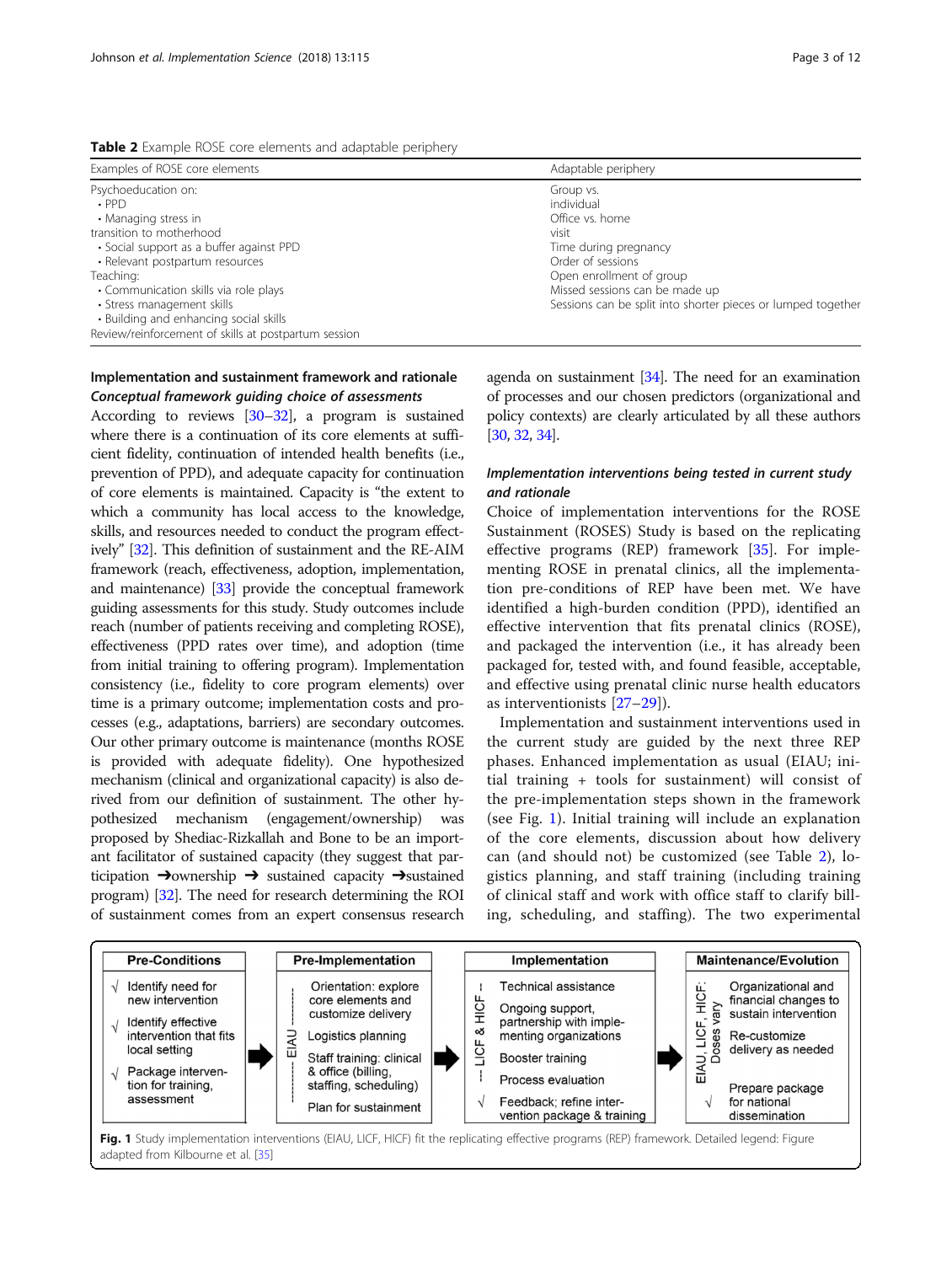sustainment conditions (i.e., low-intensity coaching and feedback [LICF] and high-intensity coaching and feedback [HICF]) will contain lower (every 3 months) and higher (every month) doses of REP's implementation steps (technical assistance, ongoing support of and conversation with the clinics, coaching [including booster training and process evaluation], feedback; Fig. [1](#page-2-0)). The three implementation interventions provide varying doses of guidance for re-customizing delivery and making organizational and financial changes to sustain the intervention, as suggested in the framework's maintenance and evolution phase.

## ROSE Sustainment (ROSES) Study aims

The ROSES Study evaluates cost-effectiveness of a stepwise approach to sustainment of ROSE in 90 outpatient prenatal clinics serving women on public assistance. Specific aims are to

- 1. Compare effectiveness of each sustainment step for the following final and proximal outcomes:
	- a. Percent sustainment of core program elements at each time point (primary) and total length of time that (i) any ROSE services were provided and (ii) were provided with adequate fidelity to core elements.
	- b. Health impact (e.g., PPD rates over time at each clinic) and reach (number of patients enrolled in and completing the ROSE program).
	- c. Return on investment (costs and cost-effectiveness of each sustainment step)
	- d. Hypothesized mechanisms including sustainment of (i) clinical and organizational capacity to deliver core elements, and (ii) a sense of engagement/ ownership by key clinic staff
- 2. Examine predictors and processes to determine which kinds of clinics need which level of support:
	- a. Explore which clinic characteristics (e.g., organizational and state policy contexts) and hypothesized mechanisms (Aim 1d) are associated with best sustainment to determine tailoring variables for choosing/sequencing EIAU, LICF, and HICF in the future.
	- b. Document implementation/sustainment processes, their timing relative to desired outcomes, and critical incidents to explore factors most related to sustainment after accounting for hypothesized mechanisms.

# Innovation

The ROSES Study is innovative in that there are few randomized implementation studies with sustainment as primary outcome. In particular, identifying the "minimum necessarily to sustain" is a novel methodological

[[36\]](#page-10-0) aspect of this study. In addition, the ROSES Study is the first implementation study of a PPD prevention intervention in outpatient clinics providing prenatal care. In fact, virtually no interventions that prevent any mental health problem among adults without requiring the use of mental health clinicians have been the subject of implementation research in outpatient medical settings [\[37](#page-10-0)].

Finally, dynamic tailoring of implementation interventions is needed to enhance the science of implementation. Clinic and contextual factors lead to heterogeneity in response to implementation interventions. The study's sequential multiple assignment randomized trial (SMART) design, in which we adjust intervention intensity based on risk of failure to sustain, addresses this heterogeneity. Results will build a needed evidence base for precision algorithms for optimizing the allocation of implementation resources to achieve sustainment.

# **Methods**

# Preliminary studies Past work on ROSE

ROSE is effective at reducing PPD cases among lowincome women in community settings (see Table [1](#page-1-0)). Given the highly scripted intervention manual, interventionists with varying qualifications (i.e., paraprofessionals, nurses) have delivered ROSE with fidelity [\[38](#page-10-0)]. Delivering ROSE in prenatal clinics is feasible and acceptable to low-income pregnant women, with good session attendance [[39,](#page-10-0) [40\]](#page-10-0) and high perceived helpfulness of intervention components [[27\]](#page-10-0). ROSE is also feasible and acceptable to clinics serving low-income women, as demonstrated by requests for the ROSE manual and/or training across the USA and in Japan, as well as surveys conducted in Michigan (see below).

### Pilot work in Michigan

Included staff surveys in 13 prenatal clinics ( $n = 27$  respondents). Data suggested that clinics were motivated to implement ROSE. All respondents viewed preventing PPD as "very important" ( $n = 24$ ) or "important" ( $n = 3$ ). All but one respondent was "somewhat" to "very" interested in implementing ROSE for their patients. Data also suggested that clinics had a need for ROSE. As is the case nationally, none of the surveyed clinics had strategies in place to prevent PPD. Instead, most clinics (11/13) tried to provide some regular screening for PPD after birth, indicating that PPD is a priority issue. Data also suggested that implementing ROSE in prenatal clinics is feasible. Ten clinics immediately identified staff that had adequate time and training to lead ROSE groups; three were unsure. EIAU, LICF, and HICF will all work with clinics to identify ROSE group leaders and manage workflow.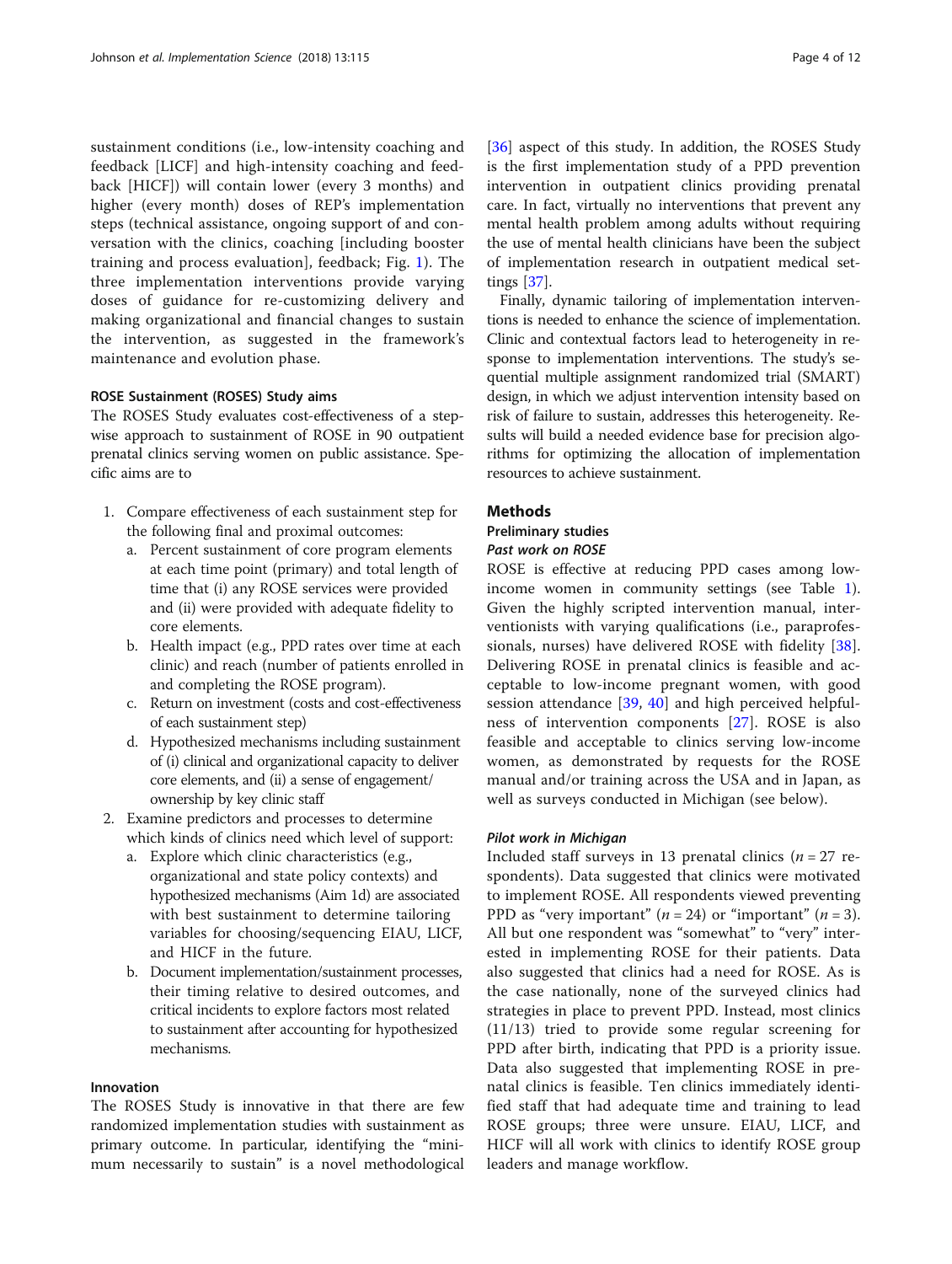When asked what about ROSE might be a good fit for their clinics, respondents described a need ("our patients have significant modifiable risk factors," "at least half of the pregnant patients are presenting with depression and/ or anxiety"), and said that it is better to prevent PPD than to deal with it after it occurs. They also mentioned the non-threatening nature of ROSE (which does not require women to endorse PPD) and the convenience of coming to a familiar office. Implementation facilitators included "We have numerous patients; low income, minority, history of depression," "nursing staff well aware of the social problems our patients face," "group setting would increase patients being seen and increase comfort,"and "clients more apt to attend visits." Using questions based on Steckler [[41](#page-10-0)], respondents agreed that ROSE would be more effective in preventing PPD than current practices and would improve quality of care at their clinics and disagreed that it would be difficult to learn. Motivation of staff to address PPD was viewed as a facilitator.

Clinics were also able to identify supports needed to implement and sustain ROSE, which we integrated into our study implementation conditions. On a scale from "1 = serious barrier" to "7 = strong facilitator," staff training  $(4.2)$ , staff time and workload (3.4), billing issues (3.5), and space (3.3) were viewed as neutral to slight barriers, but none was seen as a serious barrier. Informed by these responses, training, time and workload, billing, and space issues are addressed in varying degrees in the three study conditions (EIAU, LICF, and HICF). Respondents rated components of EIAU, LICF, and HICF as important for successful implementation of ROSE at their clinics (see Table 3).

#### Critical design decisions

# Rationale for implementation interventions and a SMART design

The goal of the ROSES study is to determine the minimum intervention needed to sustain ROSE in clinics that provide prenatal services to women on public assistance and the

Table 3 Pilot data: Clinic ratings of need for implementation supports

| Ratings of need for implementation supports<br>$(1 =$ least needed, $10 =$ most needed)                |                                                                           |  |  |
|--------------------------------------------------------------------------------------------------------|---------------------------------------------------------------------------|--|--|
| Supports provided once in<br>EIAU and on an ongoing<br>basis, in higher doses, and<br>in LICE and HICE | Materials for patients about why they might<br>want to participate (9.38) |  |  |
|                                                                                                        | Initial training (8.85)                                                   |  |  |
|                                                                                                        | Someone to talk with staff about why the<br>program matters (8.62)        |  |  |
|                                                                                                        | Work with office to figure out how to pay<br>for (8.42)                   |  |  |
|                                                                                                        | Educate staff about PPD/mental health (8.12)                              |  |  |
| Supports provided only<br>in LICE and HICE:                                                            | Audit and feedback (to show that ROSE is<br>working and how; 8.38)        |  |  |
|                                                                                                        | Ongoing training (7.50)                                                   |  |  |

optimal timing of boosters. To achieve this goal, the implementation interventions (EIAU, LICF, and HICF) were chosen to reflect different intensities of a standard approach to allow their intensity/cost aspects to take precedence. When an intervention does not produce a desired outcome, two options are available: to give it more time or step up the intervention intensity. The study's SMART design allows us to isolate the effect of intensifying an intervention (i.e., stepping up to LICF or HICF) versus giving a simpler one (such as EIAU or LICF) more time. It also builds an evidence base for precision algorithms optimizing the allocation of implementation resources to achieve sustainment.

#### Rationale for sample

We will enroll 90 outpatient medical clinics providing prenatal care in Michigan, Rhode Island, Massachusetts, Pennsylvania, New York, and Florida. We chose to include any kind of outpatient clinic for which ROSE would be appropriate (e.g., federally qualified heath centers [FQHCs], hospital-affiliated clinics, independent practices, and visiting nurses) in order to speed knowledge acquisition relevant to widespread scale-up. To be included in the study, clinics will be (1) outpatient, (2) provide prenatal services, (3) estimate that at least 50% of their pregnant patients receive some kind of public assistance (such as federal or state cash assistance, food stamps, subsidized housing, and/or health insurance such as Medicaid), (4) have at least ten new pregnant women per month on average (i.e., enough patient flow to run ROSE), and (5) agree to study procedures. Given the need for prevention of PPD among low-income women, the study addresses ROSE implementation to clinics serving mainly low income women; however, any woman within the clinic can receive ROSE.

#### Research design

## Implementation interventions

Except for one in-person training in HICF, meetings and trainings take place by videoconference or telephone. Trainings and meetings for each clinic will be recorded and provided for optional later viewing.

EIAU consists of initial training and problem-solving plus planning for sustainment and covers the preimplementation step of the REP framework (Fig. [1](#page-2-0)). Step 1 study investigators will meet with key clinical and operational staff. This 2-h meeting will include (1) a brief clinical and operational overview of ROSE, (2) problemsolving and discussion around adaptable elements of ROSE, and (3) planning and tools for sustainment. This collaborative process will mesh the clinic's context, needs (including needs of patient population), and resources, with discussion of ROSE core and adaptable elements, resulting in a written, tailored implementation and sustainment plan that identifies who within the clinic is responsible for what. Step 2 will consist of two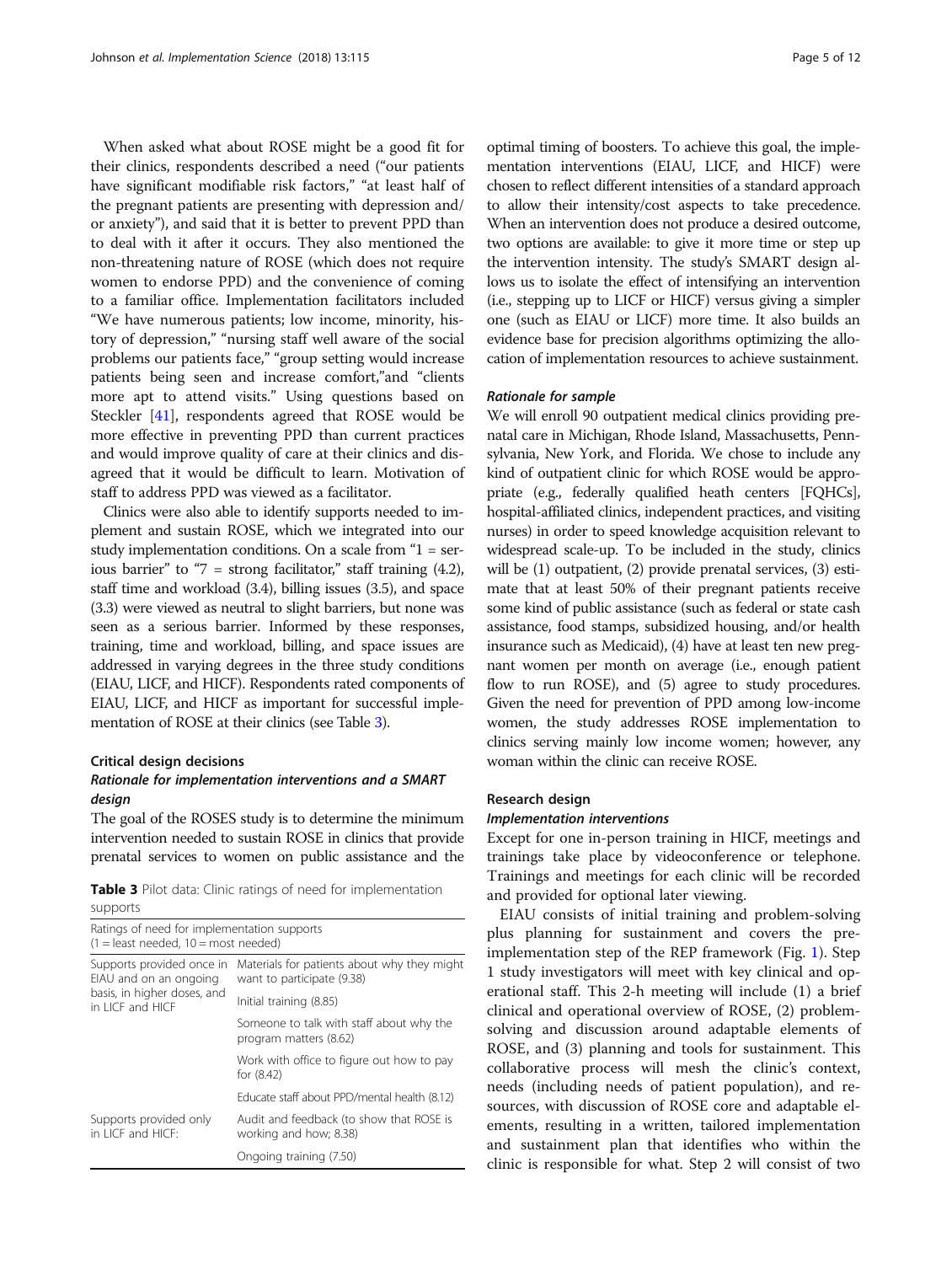<span id="page-5-0"></span>separate video meetings. The first videoconference (60–90 min) will include operational staff to discuss operational issues (such as reimbursement, identification and referral procedures, and identification of suitable providers). The second videoconference will consist of a live 4-h training for providers on how to conduct ROSE. Providers will be given a manual with the ROSE program, patient handouts, a summary of key components, scripts for presenting ROSE to patients, and a customized description of the clinic's logistics for ROSE. Because training sessions are recorded and there is a written, clinic-specific sustainment plan, it is possible for clinics to replenish staff turnover, but turnover may create risk of not sustaining, which would be addressed in LICF or HICF.

LICF will include EIAU plus low-intensity coaching and feedback, consisting of three components. The first component includes one clinical and one operational telephone "booster" meeting quarterly for additional support (up to 1 h each). Meetings will identify challenges to conducting ROSE with fidelity, collaboratively problem solve solutions, discuss re-customization of delivery if needed, and develop an action plan to address barriers. Subsequent meetings will review implementation progress and collaboratively make changes to the action plan based on new data, experiences, and discussion.

The second component of LICF is provision of feedback to clinical and operational staff during booster meetings to help guide discussion and planning. Clinical feedback will include information about their fidelity to core ROSE elements based on the ROSE session-by-session adherence scale and interview validation (see primary outcome section). We will also provide information to clinical and operational staff on any changes in the clinic's rates of PPD for the previous quarter and on challenges or successes we detect from survey measures.

Finally, to promote partnership and ownership, clinical and operational staff from clinics assigned to LICF will be invited to participate quarterly in collaborative board phone meetings with study investigators and staff from other study clinics. Staff from LICF clinics will provide feedback to the study team about the implementation strategies being used, helpful adaptations to the intervention that preserve core elements, and ways to address challenges in other clinics.

HICF: Clinics in the HICF condition will receive everything that the clinics in LICF receive, but at a higher intensity. Clinical and operational booster meetings, feedback, and participation in collaborative board meetings will be monthly, rather than quarterly. In the month after randomization to HICF, study investigators will travel to the clinic to provide an in-person clinical and administrative "booster" meeting to increase engagement (a proposed mechanism). The remaining monthly meetings will be by telephone or videoconference. Study investigators will also be available to answer questions on an ad-hoc basis.

# Characterizing implementation interventions (EIAU, LICF, HICF)

Every implementation encounter (e.g., initial or ongoing training, collaborative board meetings) will be documented in an electronic implementation case note and audio or video recorded. The case note will include encounter length, time spent on operational vs. clinical support, a checklist of implementation strategies used (taken from Powell et al., 2015) [\[42](#page-10-0)], a checklist of discussion topics (e.g., billing options), and free response sections to describe clinic staff responses. We will review and rate 20% of the recordings to verify/augment the notes.

#### Randomization

After the baseline assessment, all clinics will receive EIAU (initial training + tools for sustainment). Clinics that are determined to be at-risk for operational (defined as no ROSE intervention in 3 months and none planned) and/ or clinical (defined as less than 75% fidelity to ROSE core elements) failure to sustain at subsequent assessments up to 15 months will be randomized to receive additional support. At the first time period at which a clinic is determined to be at risk (i.e., at 3, 6, 9, 12, or 15 months), that clinic will be randomized in a 3.8:1 ratio (Fig. 2) to receive either (1) the addition of low-intensity (every 3 months) coaching and feedback (LICF), or (2) no additional implementation support (EIAU only). If clinics receiving LICF are still found to be at risk at subsequent monitoring periods, they will be randomized in a 1:1 ratio to either (1) nothing additional (i.e.,  $EIAU + LICF$  only), or (2) high-intensity (monthly) coaching and feedback (HICF). Additional study follow-up interviews will occur at 18, 24, and 30 months, but no implementation intervention will

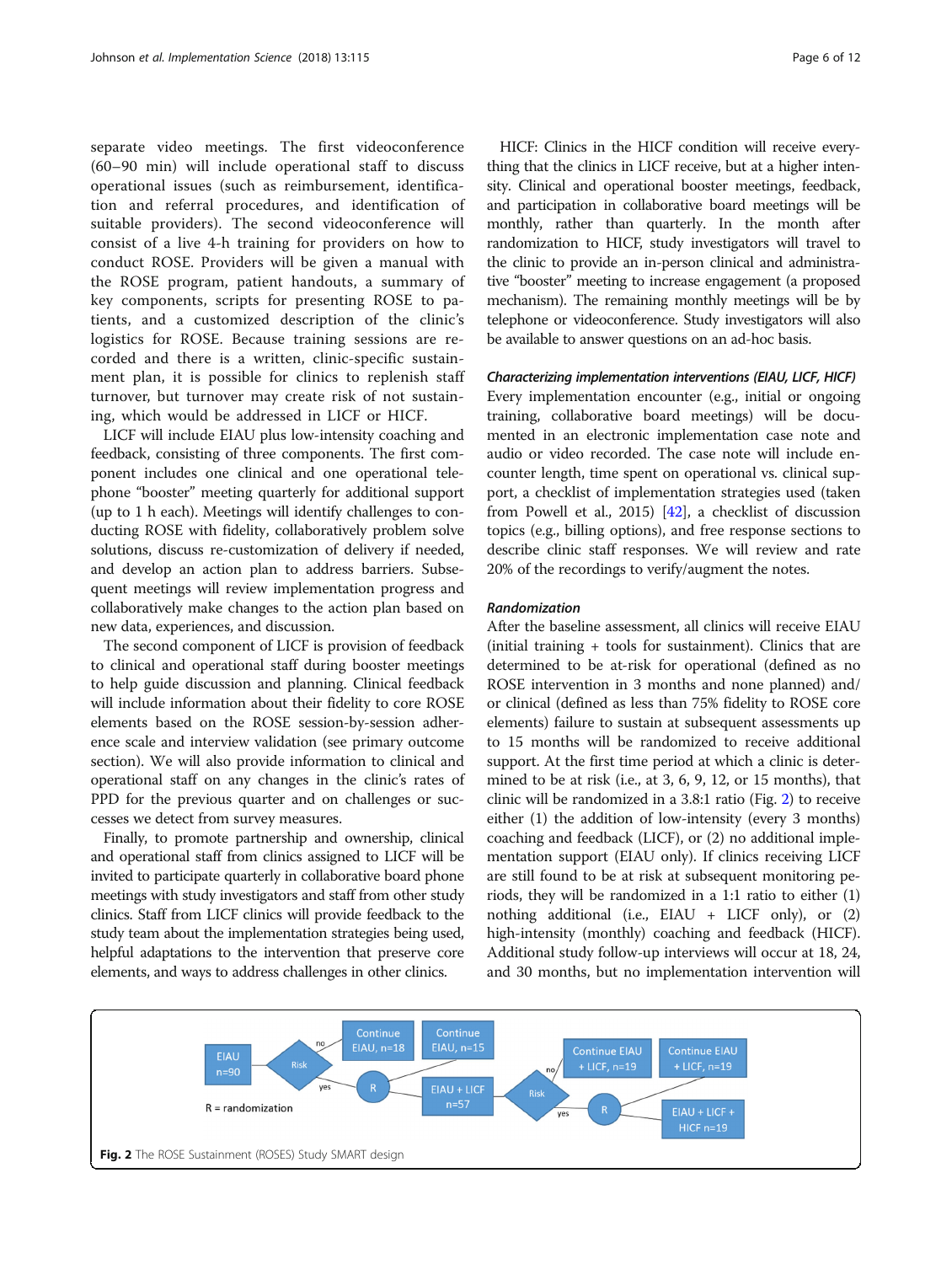occur after 18 months. Randomization procedures will balance trial arms by time (3, 6, 9, 12, or 15 months) and whether or not the clinic is a FQHC. Figure [2](#page-5-0) shows the SMART design.

Statistical power is based on the primary outcome: percent sustainment of core ROSE elements at each time point. We start with powering the comparison created by the second randomization, EIAU+LICF vs. EIAU+LICF+HICF. For this comparison, the literature reports a range of effect sizes, with three out of four most relevant ones [\[43](#page-10-0)–[45](#page-10-0)] exceeding Cohen's  $d = 0.48$ . Aim 1 analyses include adjustment for the 6-month version on the primary outcome (baseline for second randomization) and repeated measures at 9, 12, 15, 18, 24, and 30 months. Assuming correlations between pairs of repeated measures of 0.7 based on past work,  $n = 19$  per group is needed to detect the target effect size with power of 0.80 or greater at  $\alpha$  = 0.05 in two-tailed tests. Assuming that two thirds of the clinics would still be at risk after EIAU + LICF,  $n = 38$  clinics will enter into the second randomization. Therefore, one third, or  $n = 19$  clinics would be deemed low risk and continue EIAU+LICF. Moving to the left in Fig. [2](#page-5-0) to the first randomization, the EIAU + LICF group will have size  $n = 57$  as determined above. The size of the other group in the first randomization of  $n = 15$  will allow to detect the target effect size with power of 0.89. After the initial EIAU period, we expect approximately 80% of clinics to be at risk  $[45, 46]$  $[45, 46]$  $[45, 46]$  $[45, 46]$ . Therefore, 72  $(57 + 15)$  clinics in the first randomization will be 80% of the sample. Thus the initial sample size receiving EIAU will be  $n = 90$ .

Assessments will be conducted at 0, 3, 6, 9, 12, 15, 18, 24, and 30 months. Each clinic will identify two people: the person most involved in ROSE (1) clinical and (2) operational (e.g., billing and scheduling) functions. We anticipate two respondents per clinic, but power and measures are unaffected if they are the same person. Clinic-level measures will be derived from the surveys and analyses occur at the clinic level. Respondents will complete quantitative measures online. Qualitative interviews will take place by phone (see Table [4\)](#page-7-0).

We define operational failure to sustain as no ROSE intervention in 3 months and none planned. We define clinical failure to sustain as less than adequate fidelity to ROSE core elements (i.e., an average of < 75% of core elements for each session delivered, as measured by the ROSE session-by-session adherence scale; see primary outcome section below). Used in previous ROSE trials (Table [1](#page-1-0)), this checklist lists on average eight items (rating of present/absent) that assess whether key tasks of each session were completed. Given that ROSE is scripted, item answers are in yes/no format, and core elements are basic (e.g., yes/no—did interventionist explain PPD? Did interventionist have group members

practice communication skills through role plays?); completing 75% of these for "adequate" fidelity is reasonable.

#### Primary outcome

Our primary outcome reflects the effectiveness of each sustainment step in terms of (a) percent sustainment of core program elements at each time point and (b) total length of time any ROSE services were provided, and length of time they were provided with at least moderate fidelity to core elements. Statistically, one of these measures should be the primary outcome; we have chosen the first because it has repeated measures over time, improving power. ROSE's core program elements (Table [2](#page-2-0)) will be assessed through the ROSE session-by-session adherence scale, a self-rated intervention fidelity scale completed by ROSE interventionists after each session [[28\]](#page-10-0). The outcome for each time point (i.e., quarter) will be the mean percent of core elements delivered that should have been delivered at each ROSE session (mean [number of core elements delivered/number of core elements should have been delivered] at each session; zero if no sessions were completed). Self-reported checklists of mental health intervention fidelity have shown excellent validity when compared to observer-rated scales [[47](#page-10-0)–[50](#page-11-0)]. We will validate checklist responses against expert ratings using qualitative interviews for three sessions per quarter. Using a monthly calendar method [[51](#page-11-0), [52\]](#page-11-0), we will track (1) the total length of time any ROSE services were provided, and (2) total amount of time ROSE services were offered with adequate fidelity of core elements (defined as 75% or more on the ROSE session-by-session adherence scale averaged across interventionists and sessions each month).

#### Secondary outcomes

Health impact (PPD rates over time at each clinic) Quarterly, we will ask each clinic to report the following overall numbers: (1) number of women who should have come for their 6-week postpartum appointment; (2) number who came; (3) number that were screened for PPD; and (4) number who screened positive for PPD. We will also collect this information for four quarters (12 months) prior to baseline. We will use these numbers to calculate PPD rates for each time period (see below). Although not every woman in the clinic will receive ROSE, we chose to track overall PPD rates at each clinic because: (1) the study examines larger-scale sustainment aimed at clinic-wide (and eventually population-wide) outcomes; and (2) the clinic-level outcomes are primary; not consenting individual patients makes the needed sample size (90 clinics) feasible. Number of patients enrolled in and completing ROSE (i.e., reach) [\[1](#page-9-0)]. Clinics will track the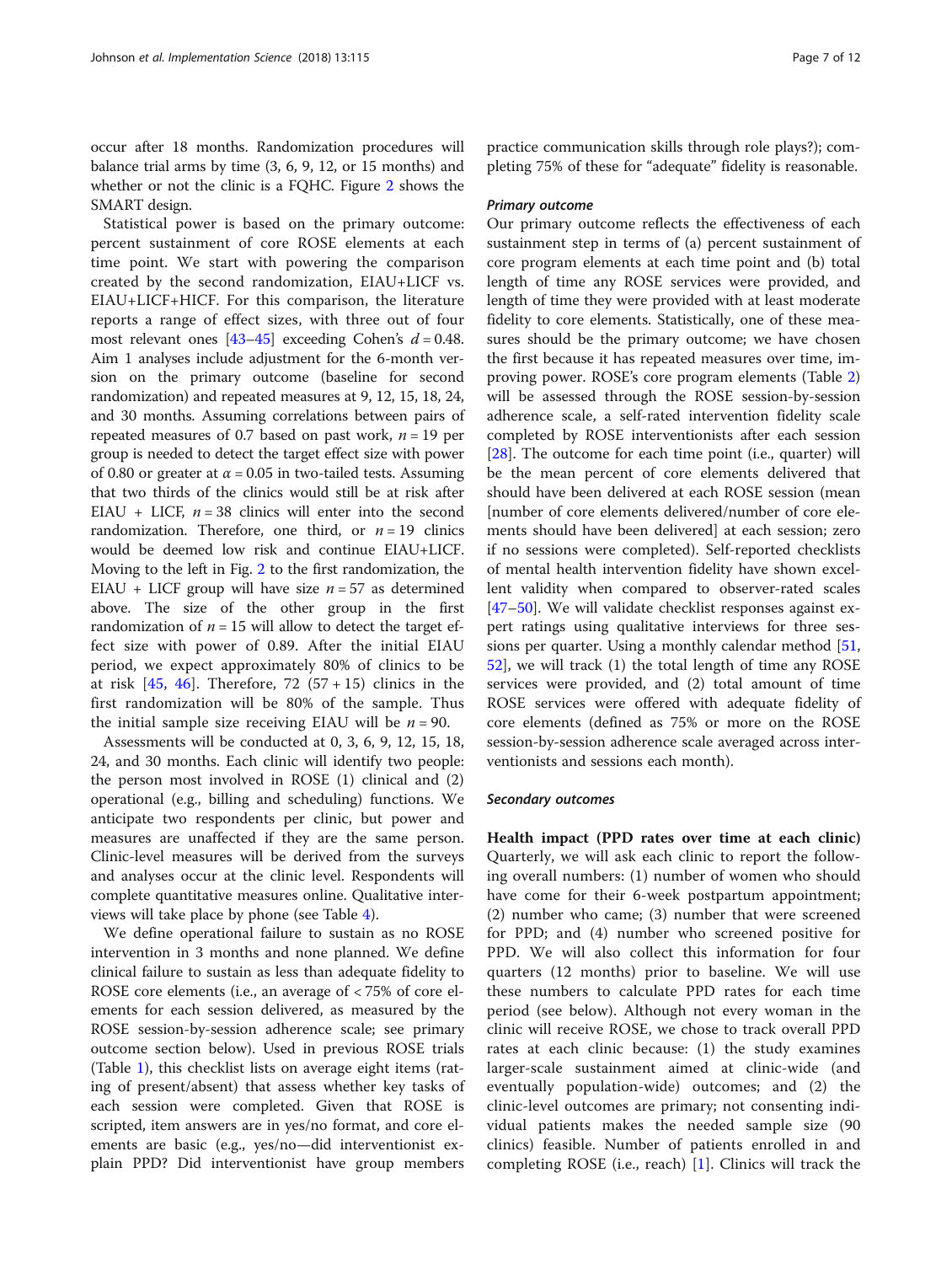<span id="page-7-0"></span>

| Assessments                                                        | Type                  | Respondent   |          |          | Base-line | Follow-ups |
|--------------------------------------------------------------------|-----------------------|--------------|----------|----------|-----------|------------|
|                                                                    |                       | opera-tional | clinical | records* |           |            |
| Sustainment (primary and secondary outcomes)                       |                       |              |          |          |           |            |
| Core elements (delivered/should have been delivered over 3 months) | Session <i>J</i> list |              |          | X        |           | X          |
| Months ROSE offered, months offered with fidelity                  | Interview, Vlist      |              | Χ        | X        |           | X          |
| Health impact (# screened, # screened positive for PPD at clinic)  | Objective             |              |          | X        | X         | X          |
| Reach (# pts. attending ROSE, # completing ROSE)                   | Objective             |              |          | Χ        |           | X          |
| Mechanism: capacity                                                |                       |              |          |          |           |            |
| Program assessment Sustainability tool: organizational capacity    | Survey                | X            | Χ        |          | X         | $\times$   |
| # trained, trained w/time to deliver, trained and done w/fidelity  | Survey, $\sqrt{$ list |              | X        | X        |           | $\times$   |
| Manage space, able to bill for ROSE?                               | Survey                | Χ            |          |          | X         | X          |
| Mechanism: ownership/engagement                                    |                       |              |          |          |           |            |
| Program assessment Sustainability tool: four subscales             | Survey                | X            | X        |          | X         | $\times$   |
| NHS Sustainability Model and Guide: staff section                  | Survey                | X            | X        |          | Χ         | X          |
| Attitudes toward PPD                                               | Survey                | X            | Χ        |          | X         | X          |
| ROI: costs                                                         | Objective             |              |          | Χ        |           | X          |
| Predictors and processes                                           |                       |              |          |          |           |            |
| Implementation climate assessment                                  | Survey                | X            | $\times$ |          | X         | X          |
| State policy context: legislation, maternal mortality rates        | Objective             |              |          |          | Χ         | X          |
| Dates, process notes from training, and coaching/feedback sessions | Objective             |              |          | Χ        |           | X          |
| Other processes and critical incidents                             | Oualitative           | X            | X        |          |           | X          |
| Clinic descriptives                                                | Survey                | X            |          |          | X         | X          |

\*Based on records kept by the clinic or the study. The study will not have direct access to individual medical records

number of: (1) patients who agree to come to ROSE, (2) patients attending at least one session, and (3) patients attending at least three of the five sessions. Clinic size (number of new pregnant patients per quarter) and estimated percent of clinic patients on public assistance will be considered in analyses.

Return on investment We will analyze four costeffectiveness outcome measures: (1) a primary clinical outcome and number of PPD cases averted, estimated as the change in PPD rate at the clinic (post-pre)\*(clinic's caseload); (2) another clinical outcome and number of quality-adjusted life years saved, computed from the primary outcome using Morrell et al.'s [[24\]](#page-10-0) model; (3) an implementation process outcome and number of clients served with fidelity; and (4) a sustainment outcome and months of additional service delivery. Our grant accounting will capture our costs to provide EIAU, LICF, and HICF. Clinic costs to receive EIAU, LICF, and HICF will be assessed using hours that clinic staff spent on EIAU, LICF, or HICF; associated direct costs (e.g., printing) and staff salaries; and fringe benefits and overheads. In addition to assessing the cost-effectiveness of EIAU, LICF, and HICF, we will also assess the cost-effectiveness of ROSE itself.

We will track ROSE delivery costs at each clinic for one pay period (i.e, 2 weeks) using a time sheet for staff who spend time on ROSE to record their ROSErelated hours, work hours on other programs, residual personal overhead hours, and training time.

Proposed mechanism 1: Clinical and organizational capacity to deliver ROSE The primary measure will be the organizational capacity subscale of the Program Sustainability Assessment Tool [\[38,](#page-10-0) [53\]](#page-11-0). Secondary measures include number of people trained who have time to deliver ROSE and perceiving the clinic as able to manage space/scheduling and to bill/get reimbursed for ROSE.

Proposed mechanism 2: Ownership and engagement by clinic staff Ownership and engagement by clinic staff will be assessed using the sum of other relevant subscales of the Program Sustainability Assessment Tool (primary): communications, partnerships, political support, and strategic planning [[38](#page-10-0), [53\]](#page-11-0). The Staff section of the National Health Service's Sustainability Model and Guide [[54,](#page-11-0) [55\]](#page-11-0) and investment in addressing PPD will be secondary measures.

We will assess predictors and processes to provide information about which kinds of sites need which level of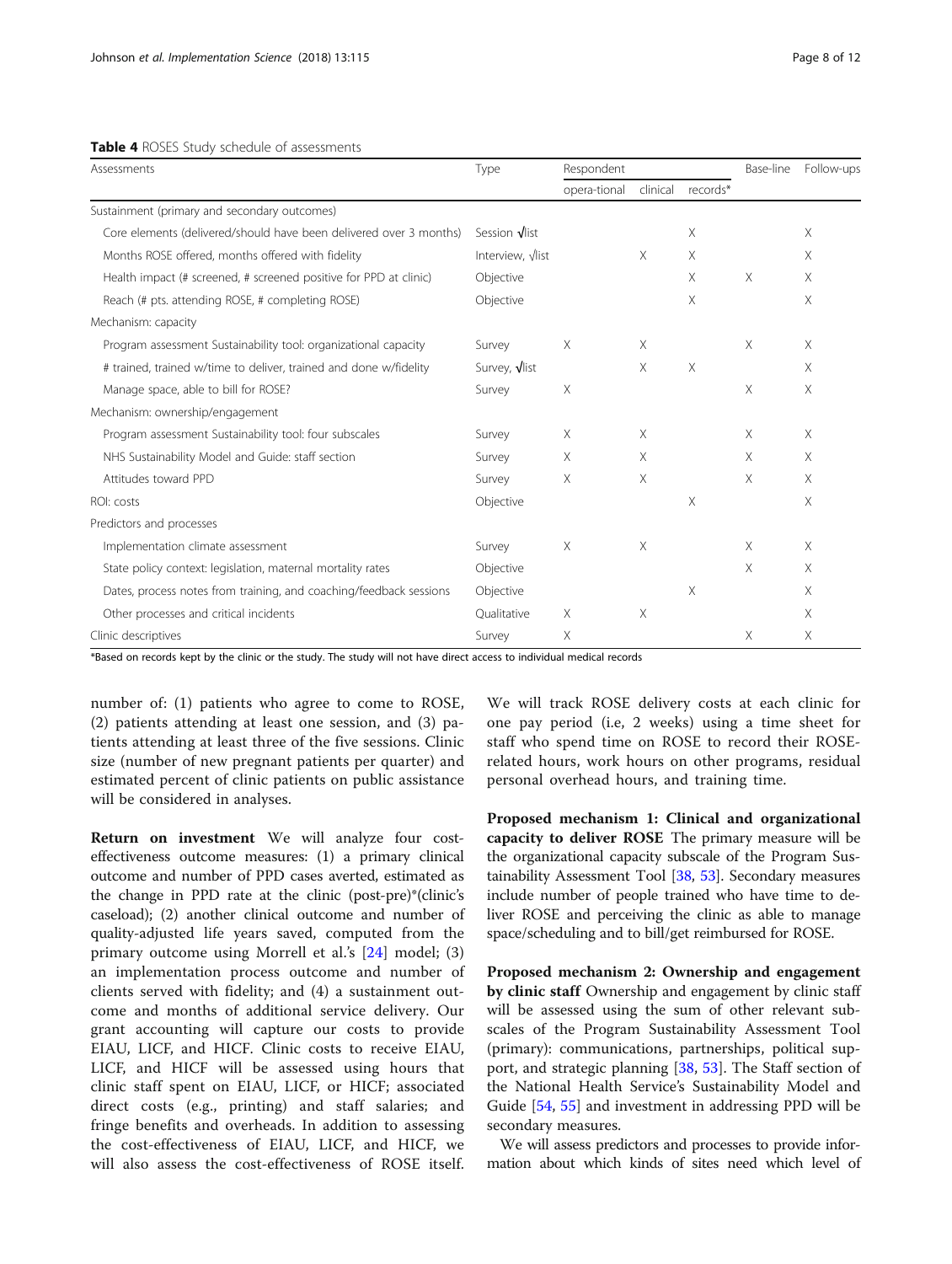sustainment support. Organizational context will be assessed using Aarons' implementation climate assessment [[56](#page-11-0), [57](#page-11-0)]. State policy context will be assessed through two measures: (1) Enacted state legislation about PPD  $(0 = no$ state enacted state legislation related to PPD, 1 = awareness-related PPD legislation, 2 = legislation mandating PPD education and services, 3 = legislation with money attached for PPD education/services); and (2) state-level maternal mortality [[58](#page-11-0), [59](#page-11-0)].

Processes of implementation and sustainment efforts will be documented using qualitative interviews and implementation case notes. Timing: We will record the dates of EIAU, LICF, and HICF interventions and dates of any change in ROSE status (i.e., ROSE offered, not offered, and ROSE offered with fidelity vs. not) to examine the temporal relationships among these events. Respondent perceptions of critical incidents to sustainment success or failure will be assessed using qualitative interviews.

### Analyses

Clinic is the unit of randomization and analysis. Primary analyses will be intent-to-treat. All statistical tests will be two-sided with  $\alpha$  = 0.05 for sustainment of core program elements (primary) and health impact (secondary) outcomes, specified a priori. In exploratory analyses, false discovery rate due to multiple tests will be controlled using the Hochberg adjustment [\[60,](#page-11-0) [61\]](#page-11-0).

Baseline comparisons, regression techniques, and missingness Outcome values at baseline, minimization variables, and clinic characteristics will be compared using  $t$ tests, chi-square test, or Fisher's exact test. If systematic differences are found, they will be considered as covariates in further analyses. Since analyses will control for baseline values of outcomes, the extent to which other factors may affect post-randomization outcomes will be reflected in the baseline version. The regression techniques described below allow for missing at random mechanisms [\[62\]](#page-11-0). If patterns of missing data indicate not missing at random mechanisms, then models describing missing mechanisms will be considered (e.g., pattern-mixture models) [\[63,](#page-11-0) [64\]](#page-11-0), and sensitivity analyses will be employed to investigate the robustness of the results.

Specific Aim 1a, hypothesis 1: Among clinics determined to be at risk after EIAU + LICF, those randomized to receive HICF will have better percent sustainment of core program elements at post-randomization assessments than those randomized to continue EIAU + LICF alone. Hypothesis 2: Among clinics at risk after EIAU, those randomized to EIAU + LICF in the first randomization will have better percent sustainment of core program elements at postrandomization time points than those randomized to continue EIAU alone. Hypotheses will be tested using generalized linear mixed effects (GLME) models with seven

repeated measures for the first randomization and six for the second. Outcome value at 3 months for the first randomization (after the initial EIAU), and at 6 months for the second one (after the initial EIAU+LICF), will be entered as covariates in the respective analyses. Time will be entered as a class variable to model potentially non-linear patterns. The test of the equality of the coefficient for the randomized condition to zero in the GLME model will yield the test for the main (time-averaged) effect of each step-up intervention. To explore any changing intervention effect as time progresses, time by randomized condition interaction will be added to the model. Specific Aim 1b will use an approach similar to Aim 1a.

Specific Aim 1c: We will use an incremental costeffectiveness analysis, showing cost-effectiveness ratios for EIAU, for adding LICF, and for adding HICF. The costeffectiveness ratio equals  $\Delta C/\Delta E$ , where  $\Delta C$  is the difference in costs as LICF and HICF are added, and ΔE is the difference in the outcome measure. We will bootstrap 95% confidence intervals around the cost-effectiveness ratio and conduct sensitivity analyses.

Specific Aim 1d: Mechanisms of effects of LICF, HICF. Randomized condition will be treated as the independent variable, and hypothesized mechanisms (primary measures of capacity and engagement/ownership) will be treated as potential mediators (one at a time). Effects of mediators on outcomes will be tested by adding them to the GLMEs described above. We will use a bias corrected bootstrapping analytic strategy [\[65,](#page-11-0) [66\]](#page-11-0) to estimate confidence intervals around the indirect effect of randomized condition on the outcome, through the mediator. To establish mediation, the 95% confidence interval must not include zero.

Specific Aim 2a explores which kinds of clinics need EIAU, LICF, or HICF and when for optimal sustainment. Characteristics of clinics found to be at risk at each assessment will be compared to those of clinics found to be not at risk using  $t$  tests, chi-square test, or Fisher's exact test. Clinic characteristics (size, percent on public assistance, yes/no FQHC), organizational context (implementation climate assessment score), state policy context (rating of state PPD legislation), and hypothesized mechanisms (capacity and engagement/ownership assessed using Program Sustainability Assessment Tool subscale scores) will be considered as potential tailoring variables in defining optimal intervention sequences. The optimal decision rule will be formulated to specify best first and second intervention stage following the initial administration of EIAU. For example, a decision rule might be if a clinic is FQHC, start with LICF and if found to be at risk at 12+ months, step up to HICF, but if found at risk at 6 or 9 months, give LICF more time. The analysis approach follows the optimization method called Q-learning [[67](#page-11-0)– [70\]](#page-11-0) with backward induction [[71](#page-11-0)–[73\]](#page-11-0).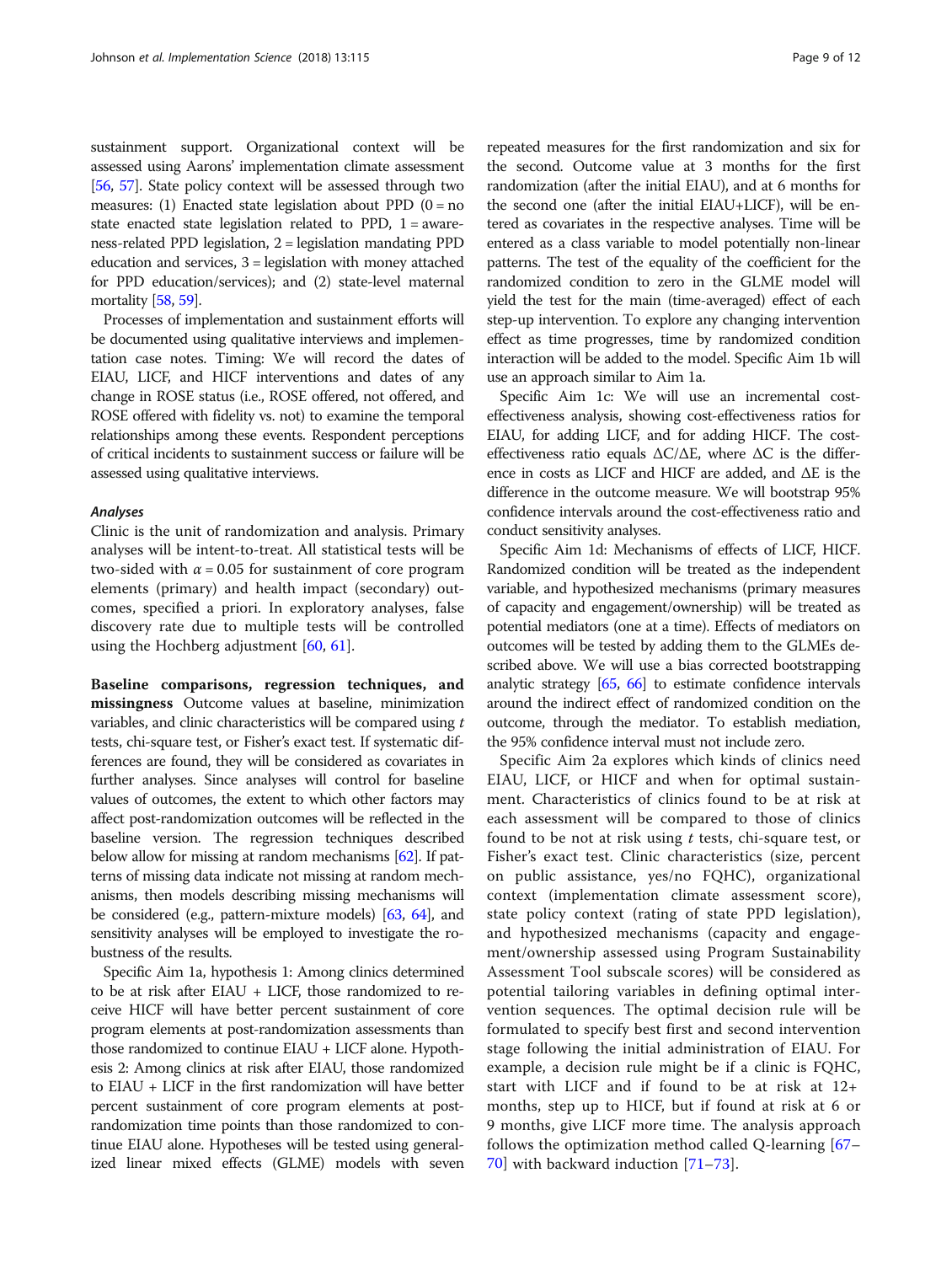<span id="page-9-0"></span>Specific Aim 2b examines implementation processes, their timing relative to desired outcomes, and critical incidents in order to explore additional factors related to sustainment, as well as dose-response and active ingredients. For quantitative analyses, within each intervention sequence (i.e., EIAU only, EIAU + LICF, and EIAU + LICF + HICF), we will use the GLME technique to relate repeated measures of sustainment outcomes to time and the following time-varying covariates for each time period: intervention dose, count/frequency of specific implementation techniques, ROSE status and occurrence of critical incidents. The same model will be fit for mediators, and then also for outcomes controlling for hypothesized mediators as time-varying covariates.

Qualitative data will include (1) interviews with clinic respondents to capture variation in sustainment and risk and (2) analysis of implementation process notes. Qualitative interviews will occur every 6 months after baseline (at 6, 12, 18, 24, 30 months) with  $\sim 60$  interviews (clinical and operational respondents at 30 clinics) at each time point. At each time point, clinics will be chosen in the following order: (1) any clinic randomized during the time period, (2) any clinic that changed status (from offering ROSE at adequate fidelity to not, or vice versa), and (3) a few clinics that have sustained well. Deductive codes will be drawn from interview question topics and the Critical Incident Technique specified by Pluye [[74](#page-11-0)] to identify critical incidents and processes related to sustainment. Inductive codes capturing emergent themes will arise from team-level review of the transcripts. Codes will be entered into NVivo. Thematic analysis [[75\]](#page-11-0) will be used to identify key themes.

# **Discussion**

The ROSE Sustainment Study will be among the first randomized trials evaluating the costs and costeffectiveness (i.e., ROI) of a stepped approach to sustainment, a critical unanswered question in implementation science. Rigor and reproducibility are ensured by the randomized trial design; clear inclusion criteria for participating clinics; manualized protocols and fidelity assessment for EIAU, LICF, and HICF; careful characterization of implementation processes; reliable and valid measures; and transparent power and statistical analyses. The study's focus on enhancing care of an underserved population, examination of mechanisms and moderators, and ROI analyses increase its relevance. Thus, the study will advance implementation science, knowledge of implementation science mechanisms, and clinical care for at-risk women.

#### Abbreviations

EIAU: Enhanced implementation as usual; FQHC: Federally qualified health center; GLME: Generalized linear mixed effects; HICF: High-intensity coaching and feedback; IPT: Interpersonal psychotherapy; LICF: Low-intensity coaching and feedback; MDD: Major depressive disorder; PPD: Postpartum depression;

RE-AIM framework: Reach, effectiveness, adoption, implementation, and maintenance together determine public health impact; REP framework: Replicating effective programs; ROI: Return on investment; ROSE program: Reach Out, Stay Strong, Essentials for mothers of newborns; ROSES Study: ROSE Sustainment Study; SMART: Sequential multiple assignment randomized trial

#### Funding

This study was funded by a grant from the National Institute of Mental Health (NIMH; R01 MH114883, PIs Johnson and Zlotnick; see [http://](http://www.publichealth.msu.edu/flint-research/the-rose-sustainment-study) [www.publichealth.msu.edu/flint-research/the-rose-sustainment-study\)](http://www.publichealth.msu.edu/flint-research/the-rose-sustainment-study). NIMH had no role in the design or implementation of the study, analysis of the data, or writing of the manuscript.

#### Authors' contributions

JJ, CZ, SWS, and AS conceptualized the research project. TM designed the cost-effectiveness analyses. AK, JK, and TP helped to design and collected all the pilot data, including contacting and following up with prenatal clinics. AK also helped with the literature review. TMS, EP, and RW helped to design clinic recruitment procedures for their respective states and are working to engage and retain those clinics. JJ drafted the paper based on the funded NIH grant and all other authors reviewed the manuscript and edited as needed. All authors read and approved the final manuscript.

#### Ethics approval and consent to participate

The protocol for this study was approved by the Michigan State University Biomedical and Health Institutional Review Board (protocol IP no. 00056524). Consent for participation in the study will be obtained using an electronic informed consent form.

#### Consent for publication

Not applicable.

#### Competing interests

The authors declare that they have no competing interests.

#### Publisher's Note

Springer Nature remains neutral with regard to jurisdictional claims in published maps and institutional affiliations.

#### Author details

<sup>1</sup> Division of Public Health, Michigan State University, 200 East 1st St Room 366, Flint, MI 48502, USA. <sup>2</sup>National Center for PTSD, Dissemination and Training Division and Stanford University Department of Psychiatry and Behavioral Sciences, 795 Willow Road (NC-PTSD 334), Menlo Park, CA 94025, USA. <sup>3</sup>Department of Psychiatry, Michigan State University, 909 Fee Rd Room 321, East Lansing, MI 48824, USA. <sup>4</sup>Pacific Institute for Research and Evaluation, 11720 Beltsville Drive Suite 900, Calverton, MD 20705, USA. <sup>5</sup>Mayc Clinic, 200 First St, Rochester, MN 55901, USA. <sup>6</sup>Michigan Medicine, 1500 E Medical Center Drive, Ann Arbor, MI 48109, USA. <sup>7</sup>Spectrum Health, 221 Michigan Street, Suite 402 MC 118, Grand Rapids 49503, USA. <sup>8</sup>University of Massachusetts Medical School/UMass Memorial Health Care, Memorial campus - 119 Belmont Street - Jaquith 2.008, Worcester, MA 01605, USA. <sup>9</sup>University of Rochester Medical Center, 601 Elmwood Ave, Box PSYCH Rochester, NY 14642, USA. <sup>10</sup>Allegheny Health Network, 4815 Liberty Avenue, Mellon Pavilion, Suite GR4, Pittsburgh, PA 15224, USA. <sup>11</sup>Butler Hospital and Brown University, 345 Blackstone Blvd, Providence, RI 02906, USA. <sup>12</sup>University of Cape Town, Cape Town, South Africa.

#### Received: 10 July 2018 Accepted: 8 August 2018 Published online: 22 August 2018

#### References

- 1. Proctor E, Luke D, Calhoun A, McMillen C, Brownson R, McCrary S, Padek M. Sustainability of evidence-based healthcare: research agenda, methodological advances, and infrastructure support. Implement Sci. 2015;10:88.
- 2. O'Hara MW, Swain AM. Rates and risk of postpartum depression: a meta-analysis. Int Rev Psychiatry. 1996;8(1):37–54.
- 3. Lindahl V, Pearson JL, Colpe L. Prevalence of suicidality during pregnancy and the postpartum. Arch Womens Ment Health. 2005;8:77–8.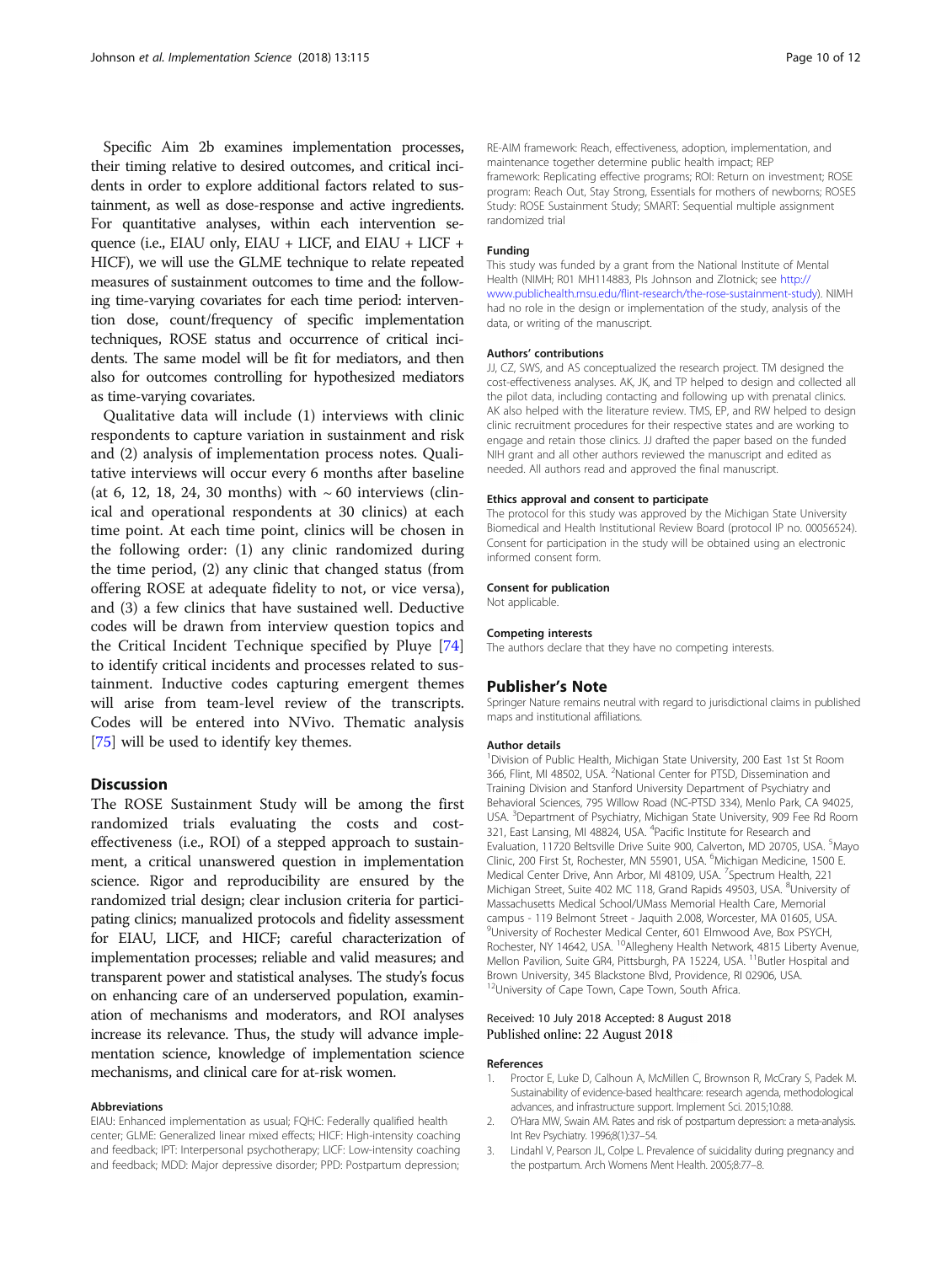- <span id="page-10-0"></span>4. Webb DA, Bloch JR, Coyne JC, et al. Postpartum physical symptoms in new mothers: their relationship to functional limitation and emotional wellbeing. Birth. 2008;35:179–87.
- 5. Postmontier B. Functional status outcomes in mothers with and without postpartum depression. J Midwifery Womens Health. 2008;53:310–8.
- 6. Gavin N, Gaynes BN, Lohr KN, Meltzer-Brody S, Gartlehner G, Swinson T. Perinatal depression: a systematic review of prevalence and incidence. Obstet Gynecol. 2005;106:1071–83.
- 7. Sohr-Preston S, Scaramella L. Implications of timing of maternal depressive symptoms for early cognitive and language development. Clin Child Fam Psychol Rev. 2006;9:65–83.
- 8. Federenko IS, Wadhwa PD. Women's mental health during pregnancy influences fetal and infant developmental and health outcomes. CNS Spectrums. 2004;9: 198–206.
- 9. Murray L. The impact of postnatal depression on infant development. J Child Psychol Psychiatr. 1992;33:543–61.
- 10. Murray L, Cooper PJ. Postpartum depression and child development. Psychol Med. 1997;27(2):253–60.
- 11. Boury J, Larkin K, Krummel D. Factors related to postpartum depressive symptoms in low-income women. Women Health. 2004;39(3):19–34.
- 12. Price S, Proctor E. A rural perspective on perinatal depression: prevalence, correlates, and implications for help-seeking among low-income women. J Rural Health. 2009;25(2):158–66.
- 13. Hobfoll SE, Ritter C, Lavin J, Hulsizer MR, Cameron RP. Depression prevalence and incidence among inner-city pregnant and postpartum women. J Consult Clin Psychol. 1995;63(3):445–53.
- 14. Morris-Rush JK, Freda MC, Bernstein PS. Screening for postpartum depression in an inner-city population. Am J Obstet Gynecol. 2003; 188(5):1217–9.
- 15. Evans J, Heron J, Francomb H, Oke S, Golding J. Cohort study of depressed mood during pregnancy and after childbirth. Brit Med J. 2001;323:257–60.
- 16. Hobfoll SE, Ritter C, Lavin J, Hulsizer M, Cameron R. Depression prevalence and incidence among inner-city pregnant and postpartum women. J Consult Clin Psychol. 1995;63(3):445–53.
- 17. Scholle SH, Haskett RF, Hanusa BH, Pincus HA, Kupfer DJ. Addressing depression in obstetrics/gynecology practice. Gen Hosp Psychiatry. 2003; 25(2):83–90.
- 18. Davilla M, McFall SL, Cheng D. Acculturation and depressive symptoms among pregnant and postpartum Latinas. Matern Child Health J. 2008;13: 318–25.
- 19. Chaudron LH, Kitzman HJ, Peifer KL, Morrow S, Perez LM, Newman MC. Prevalence of maternal depressive symptoms in low-income Hispanic women. J Clinical Psychiatry. 2005;66(4):418–23.
- 20. Stein A, Malberg LE, Sylva K, Barnes J, Leach P, FCCC Team. The influence of maternal depression, caregiving, and socioeconomic status in the post-natal year on children's language development. Child Care Health Dev. 2008; 34(5):603–12.
- 21. Murray L, Fiori-Cowley A, Hooper R. The impact of postnatal depression and associated adversity on early mother-infant interactions and later infant outcome. Child Dev. 1996;67:2512–26.
- 22. Yonkers KA, Smith MV, Lin H, Howell HB, Shao L, Rosenheck RA. Depression screening of perinatal women: an evaluation of the healthy start depression initiative. Psychiatr Serv. 2009;60(3):322–8.
- 23. Venkatesh KK, Nadel H, Blewett D, Freeman MP, Kaimal AJ, Riley LE. Implementation of universal screening for depression during pregnancy: feasibility and impact on obstetric care. Am J Obstet Gynecol. 2016;215(4): 517.e511–8.
- 24. Morrell C, Sutcliff P, Booth A, Stevens J, Scope A, Stevenson M, Harvey R, Bessey A, Cantrell A, Dennis C, Ren S, Ragonesi M, Barkham M, Churchill D, Henshaw C, Newstead J, Slade P, Spiby H, Stewart-Brown S. A systematic review, evidence synthesis and meta-analysis of quantitative and qualitative studies evaluating the clinical effectiveness, the cost-effectiveness, safety and acceptability of interventions ot prevent postnatal depression. Health Technol Assess. 2016;20(37):1–414.
- 25. Sidebottom AC, Hellerstedt WL, Harrison PA, Hennrikus D. An examination of prenatal and postpartum depressive symptoms among women served by urban community health centers. Arch Womens Ment Health. 2014;17(1):  $27 - 40$
- 26. Beck C. Predictors of postpartum depression: an update. Nurs Res. 2001; 50(5):275–85.
- 27. Zlotnick C, Miller I, Pearlstein T, Howard M, Sweeney P. A preventive intervention for pregnant women on public assistance at the risk for postpartum depression. Am J Psychiatry. 2006;163(8):1443–5.
- 28. Zlotnick C, Tzilos G, Miller I, Seifer R, Stout R. Randomized controlled trial to prevent postpartum depression in mothers on public assistance. J Affective Disorders. 2016;189:263–8.
- 29. Zlotnick C, Johnson SL, Miller IW, Pearlstein T, Howard M. Postpartum depression in women receiving public assistance: pilot study of an interpersonal-therapy-oriented group intervention. Am J Psychiatry. 2001; 158(4):638–40.
- 30. Wiltsey-Stirman S, Kimberly J, Cook N, Calloway A, Castro F, Charns M. The sustainability of new programs and innovations: a review of the empirical literature and recommendations for future research. Implement Sci. 2012;7:17.
- 31. Scheirer M. Is sustainability possible? A review and commentary on empirical studies of program sustainability. Am J Eval. 2005;23:320–47.
- 32. Shediac-Rizkallah M, Bone LR. Planning for the sustainability of communitybased health programs: conceptual frameworks and future directions for research, practice and policy. Health Educ Res. 1998;13(1):87–108.
- 33. Glasgow RE, Rhodes WJ. RE-AIM website: improving public health relevance and population health impact. 2016; <http://re-aim.org>/. Accessed 20 Dec 2016.
- 34. Proctor E, Luke D, Calhoun A, et al. Sustainability of evidence-based healthcare: research agenda, methodological advances, and infrastructure support. Implement Sci. 2015;10:88.
- 35. Kilbourne AM, Neumann MS, Pincus HA, Bauer MS, Stall R. Implementing evidence-based interventions in health care: application of the replicating effective programs framework. Implement Sci. 2007;2:42.
- Kilbourne AM, Abraham KM, Goodrich DE, et al. Cluster randomized adaptive implementation trial comparing a standard versus enhanced implementation intervention to improve uptake of an effective reengagement program for patients with serious mental illness. Implement Sci. 2013;8:136.
- 37. Cooper LA, Ford DE, Ghods BK, et al. A cluster randomized trial of standard quality improvement versus patient-centered interventions to enhance depression care for African Americans in the primary care setting: study protocol NCT00243425. Implement Sci. 2010;5:18.
- 38. Stamatakis KA, McQueen A, Filler C, et al. Measurement properties of a novel survey to assess stages of organizational readiness of evidence-based interventions in community chronic disease prevention settings. Implement Sci. 2012;65(7):1.
- 39. Phipps MG, Raker CA, Ware CF, Zlotnick C. Randomized controlled trial to prevent postpartum depression in adolescent mothers. Am J Obstet Gynecol. 2013;208(3):192.e191–6.
- 40. Crockett K, Zlotnick C, Davis M, Payne N, Washington R. A depression preventive intervention for rural low-income African-American pregnant women at risk for postpartum depression. Arch Womens Ment Health. 2008; 11(5–6):319–25.
- 41. Steckler A, Goodman RM, McLeroy KR, Davis S, Koch G. Measuring the diffusion of innovative health promotion programs. Am J Health Promotion. 1992;6(3):214–24.
- 42. Powell BJ, Waltz TJ, Chinman MJ, et al. A refined compilation of implementation strategies: results from the expert recommendations for implementing change (ERIC) project. Implement Sci. 2015;10:21.
- 43. Moyers TB, Manuel JK, Wilson PG, Hendrickson SML, Talcott W, Durand P. A randomized trial investigating training in motivational interviewing for behavioral health providers. Behav Cogn Psychother. 2008;36:149–62.
- 44. Miller WR, Yahne CE, Moyers TB, Martinez J, Pirritano M. A randomized trial of methods to help clinicians learn motivational interviewing. J Consult Clin Psychol. 2004;72(6):1050–62.
- 45. Herschell A, Kolko DJ, Baumann BL, Davis AC. The role of therapist training in the implementation of psychosocial treatments: a review and critique with recommendations. Clin Psychol Rev. 2010;30(4):448–66.
- 46. Beidas RS, Kendall PC. Training therapists in evidence-based practice: a critical review of studies from a systems-contextual perspective. Clin Psychol. 2010;17(1):1–30.
- 47. Beidas RS, Maclean JC, Fishman J, et al. A randomized trial to identify accurate and cost-effective fidelity measurement methods for cognitivebehavioral therapy: project FACTS study protocol. BMC Psychiatry. 2016; 16(1):323.